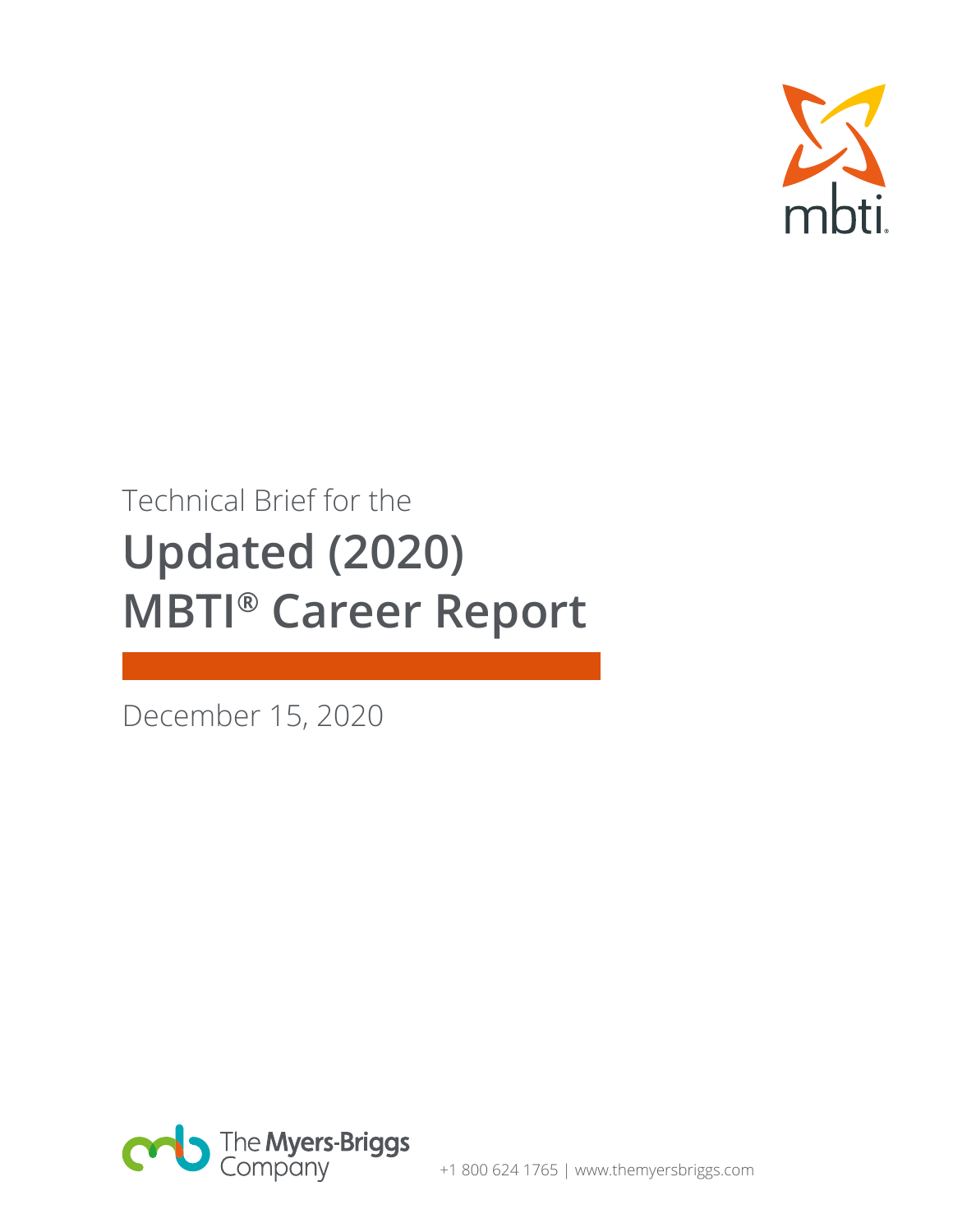In 2020, Dr. Allen Hammer used occupational and MBTI® type findings from more than 10 years of Myers-Briggs commercial data, plus the latest information available from the government's O\*NET database, to update the MBTI® Career Report. The new sample description, job family rankings, Most Popular Occupations lists, and Least Popular Occupations lists make the report more current and relevant for those exploring career options today. This document provides a brief overview of these changes.

## **Updated Sample**

The data used in the updated Career Report are drawn from The Myers-Briggs Company's commercial archive of MBTI users from 2008 to 2019. To be included a respondent had to have provided responses to several demographic items, which were used to derive the updated sample of more than 1.3 million people.<sup>1</sup> All of the included respondents were 18 years old or older, were employed full-time, had been in their current occupation for at least 2 years, and were at least moderately satisfied with their occupation. Finally, all respondents were residents of the United States. Table 1 shows the type distribution of the sample used in the updated Career Report. Of the sample, 52.8 percent of respondents identified as female, and 47.2 percent identified as male. Regarding ethnicity or race, 70.8 percent identified as white, 7.4 percent as black or African American, 6.7 percent as Hispanic or Latin American, 4.7 percent as Asian, 2.3 percent as Native American or Alaskan Native, and 0.3 percent as Hawaiian Native or Pacific Islander. The remaining respondents did not reply to this item or indicated Other or Multiethnic.

**Table 1.** Myers-Briggs type summary of Career Report sample

| Sensing                               |                                     | Intuition                              |                                     |            |              |
|---------------------------------------|-------------------------------------|----------------------------------------|-------------------------------------|------------|--------------|
| Thinking                              |                                     | Feeling                                | <b>Thinking</b>                     |            |              |
| <b>ISTJ</b><br>$n = 218,013$<br>16.4% | <b>ISFJ</b><br>$n = 87,892$<br>6.6% | <b>INFI</b><br>$n = 32,410$<br>$2.4\%$ | <b>INTJ</b><br>$n = 58,791$<br>4.4% | Judging    |              |
| <b>ISTP</b><br>$n = 69,772$<br>5.3%   | <b>ISFP</b><br>$n = 36,585$<br>2.8% | <b>INFP</b><br>$n = 43,616$<br>3.3%    | <b>INTP</b><br>$n = 55,840$<br>4.2% |            | Introversion |
| <b>ESTP</b><br>$n = 76,237$<br>5.7%   | <b>ESFP</b><br>$n = 49,666$<br>3.7% | <b>ENFP</b><br>$n = 83,545$<br>6.3%    | <b>ENTP</b><br>$n = 76,939$<br>5.8% | Perceiving |              |
| <b>ESTJ</b><br>$n = 205,969$<br>15.5% | <b>ESFJ</b><br>$n = 99,587$<br>7.5% | ENFJ<br>$n = 53,077$<br>4.0%           | <b>ENTJ</b><br>$n = 76,224$<br>5.7% | Judging    | Extraversion |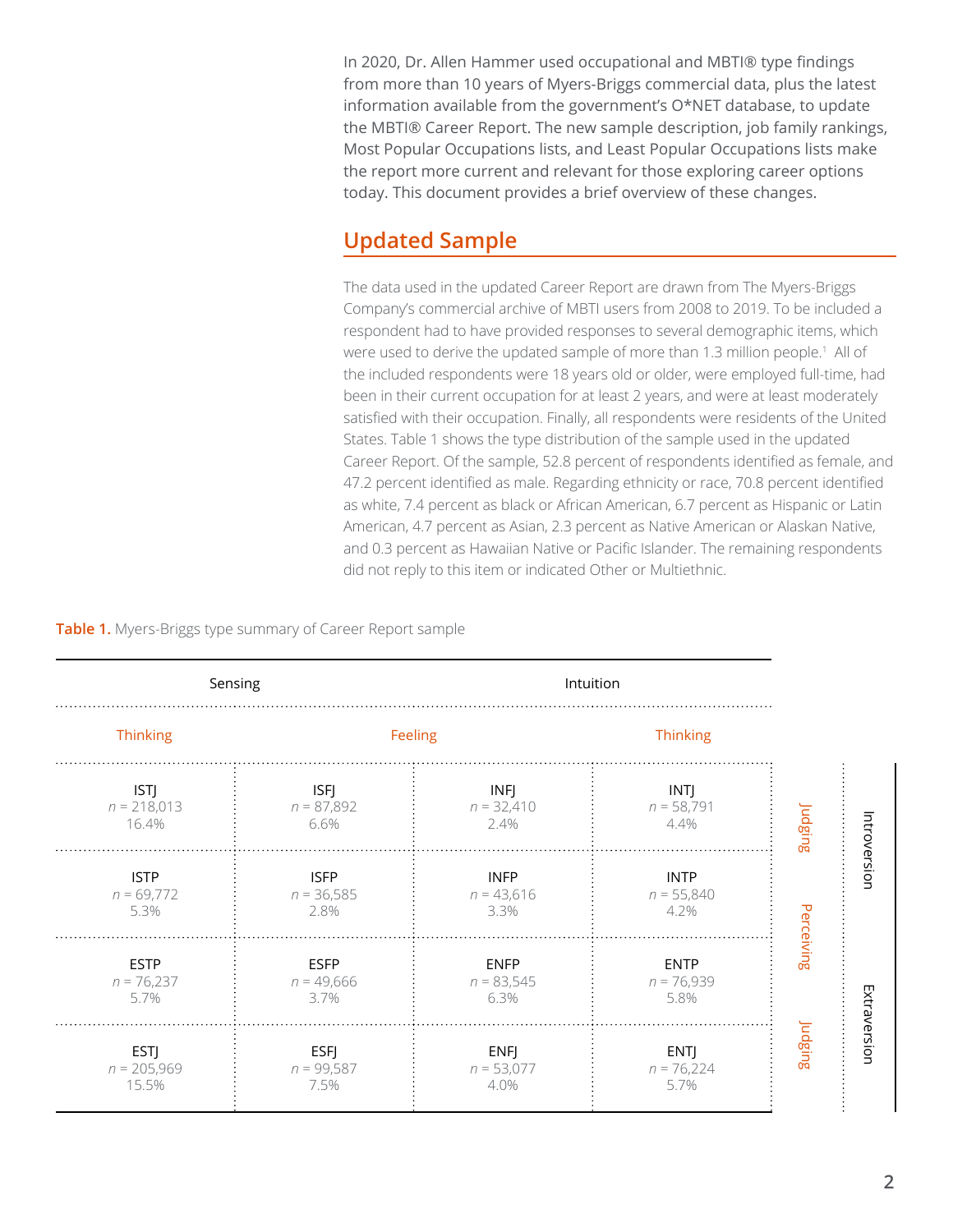In addition to responding to the demographic items noted above, all respondents included in the sample had to answer a two-part question regarding their current occupation. The first part of the question asked the respondent to identify their occupational category from a list of 23 job families used by O\*NET, the US Department of Labor's job classification database. For the second part of the question, respondents identified their specific occupation from the set of O\*NET occupations within that job family. These responses were used for the analysis of job families and occupations in the updated Career Report.

## **Updated Job Families**

The updated sample was used to examine the O\*NET job families in relation to each of the four-letter types identified by the MBTI assessment. The 23 job families (up from 22 when the Career Report was last updated, with the addition of Management) are summarized in table 2. The rankings for the job families within each MBTI type are based on self-selection ratios (SSRs), which are computed as SSR = (frequency of the type in this job family) / (frequency of the type in the total sample). The job family with the highest SSR within a type is ranked number one, the job family with the second-highest SSR is ranked number two, and so on. Next, the SSR for each job family is expressed as a number on a scale of 0 to 100: within a given type, the job family with the highest SSR is assigned a score of 100, and the scores for the rest of the job families are then assigned proportional to 100. So, for example, if the highest SSR is 3.5, with a job family score of 100, then a secondhighest SSR of 2.7 would result in a score of 77 for that job family (3.5 is to 100 as 2.7 is to 77), and so on. These scaled scores are the ones reported for each job family in the Career Report

**Table 2.** Job families used in the updated Career Report

| Architecture and engineering                   | Installation, maintenance, and repair |  |  |
|------------------------------------------------|---------------------------------------|--|--|
| Arts, design, entertainment, sports, and media | Legal                                 |  |  |
| Building and grounds cleaning and maintenance  | Life, physical, and social science    |  |  |
| Business and financial operations              | Management                            |  |  |
| Community and social service                   | Military specific                     |  |  |
| Computer and mathematical                      | Office and administrative support     |  |  |
| Construction and extraction                    | Personal care and service             |  |  |
| Education, training, and library               | Production                            |  |  |
| Farming, fishing, and forestry                 | Protective service                    |  |  |
| Food preparation and serving related           | Sales and related                     |  |  |
| Healthcare practitioners and technical         | Transportation and material moving    |  |  |
| Healthcare support                             |                                       |  |  |